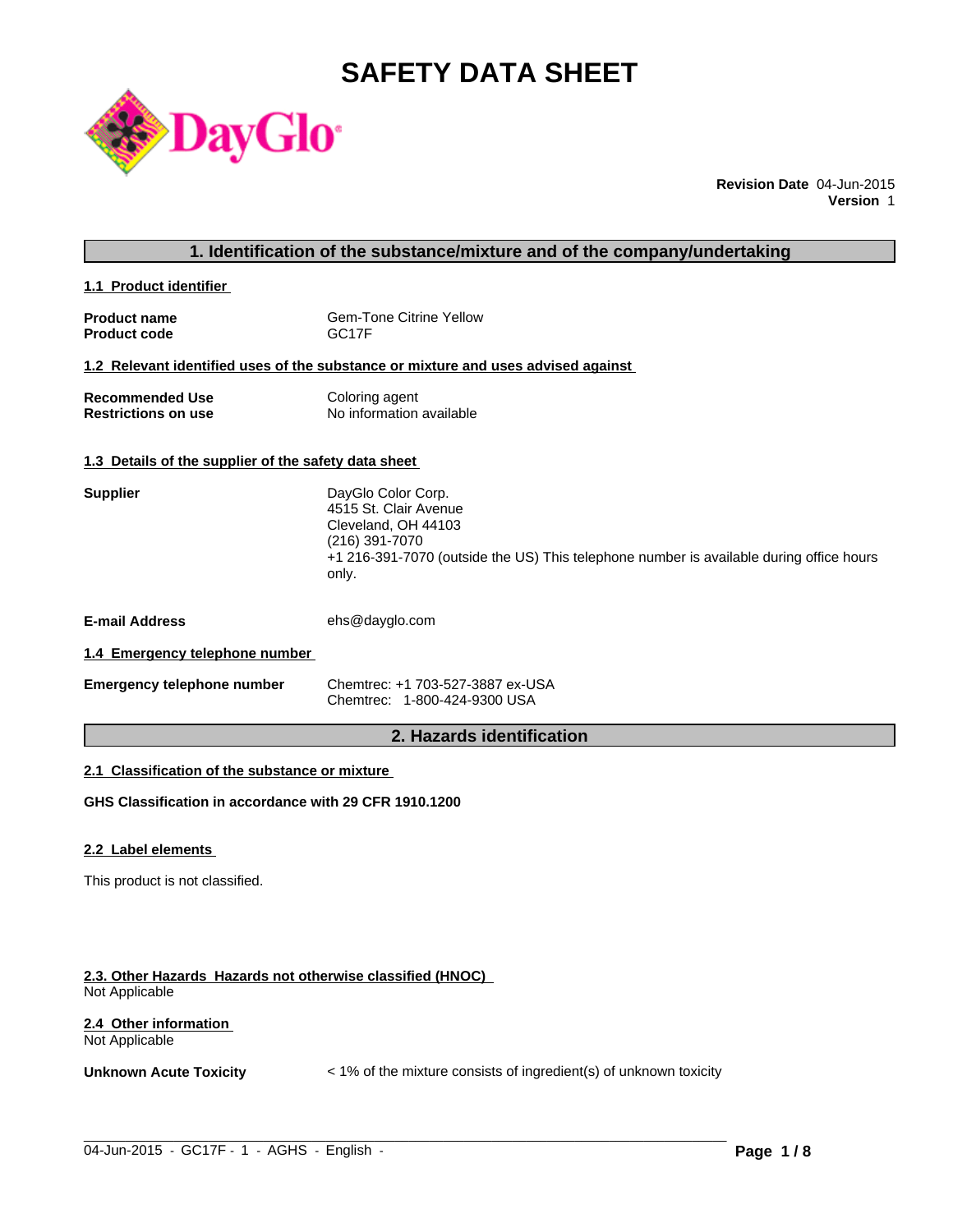# **3. Composition/Information on Ingredients**

 $\overline{\phantom{a}}$  ,  $\overline{\phantom{a}}$  ,  $\overline{\phantom{a}}$  ,  $\overline{\phantom{a}}$  ,  $\overline{\phantom{a}}$  ,  $\overline{\phantom{a}}$  ,  $\overline{\phantom{a}}$  ,  $\overline{\phantom{a}}$  ,  $\overline{\phantom{a}}$  ,  $\overline{\phantom{a}}$  ,  $\overline{\phantom{a}}$  ,  $\overline{\phantom{a}}$  ,  $\overline{\phantom{a}}$  ,  $\overline{\phantom{a}}$  ,  $\overline{\phantom{a}}$  ,  $\overline{\phantom{a}}$ 

#### **Substance**

This material is not considered hazardous by the OSHA Hazard Communication Standard (29 CFR 1910.1200).

| <b>Chemical Name</b>                                                                                                                      |                                                                                                                                                                                                                         | <b>CAS-No</b><br>23850-94-4                                                                                                                  | Weight %<br>< 1 |
|-------------------------------------------------------------------------------------------------------------------------------------------|-------------------------------------------------------------------------------------------------------------------------------------------------------------------------------------------------------------------------|----------------------------------------------------------------------------------------------------------------------------------------------|-----------------|
| Butyltin Tris-2-Ethylhexoate                                                                                                              |                                                                                                                                                                                                                         | * The exact percentage (concentration) of composition has been withheld as a trade secret.                                                   |                 |
|                                                                                                                                           |                                                                                                                                                                                                                         | 4. First aid measures                                                                                                                        |                 |
|                                                                                                                                           |                                                                                                                                                                                                                         |                                                                                                                                              |                 |
| <b>Description of first-aid measures</b><br>4.1                                                                                           |                                                                                                                                                                                                                         |                                                                                                                                              |                 |
| <b>General advice</b>                                                                                                                     | No information available.                                                                                                                                                                                               |                                                                                                                                              |                 |
| Eye contact                                                                                                                               | Immediately flush with plenty of water. After initial flushing, remove any contact lenses and<br>continue flushing for at least 15 minutes. Keep eye wide open while rinsing. If symptoms<br>persist, call a physician. |                                                                                                                                              |                 |
| <b>Skin contact</b>                                                                                                                       |                                                                                                                                                                                                                         | Immediate medical attention is not required. Wash off with soap and water.                                                                   |                 |
| <b>Inhalation</b>                                                                                                                         |                                                                                                                                                                                                                         | Immediate medical attention is not required. Move to fresh air.                                                                              |                 |
| Ingestion                                                                                                                                 | Do NOT induce vomiting. Drink plenty of water. Consult a physician.                                                                                                                                                     |                                                                                                                                              |                 |
| 4.2 Most important symptoms and effects, both acute and delayed                                                                           |                                                                                                                                                                                                                         |                                                                                                                                              |                 |
| <b>Symptoms</b>                                                                                                                           | See Section 2.2, Label Elements and/or Section 11, Toxicological effects.                                                                                                                                               |                                                                                                                                              |                 |
| 4.3 Recommendations for immediate medical care and/or special treatment                                                                   |                                                                                                                                                                                                                         |                                                                                                                                              |                 |
| Notes to physician                                                                                                                        | Treat symptomatically.                                                                                                                                                                                                  |                                                                                                                                              |                 |
|                                                                                                                                           |                                                                                                                                                                                                                         | 5. Fire-Fighting Measures                                                                                                                    |                 |
| 5.1 Extinguishing media                                                                                                                   |                                                                                                                                                                                                                         |                                                                                                                                              |                 |
| Suitable extinguishing media<br>Use extinguishing measures that are appropriate to local circumstances and the surrounding environment.   |                                                                                                                                                                                                                         |                                                                                                                                              |                 |
| <b>Unsuitable Extinguishing Media</b>                                                                                                     | None.                                                                                                                                                                                                                   |                                                                                                                                              |                 |
| 5.2 Specific hazards arising from the substance or mixture                                                                                |                                                                                                                                                                                                                         |                                                                                                                                              |                 |
| <b>Special Hazard</b><br>None known based on information supplied                                                                         |                                                                                                                                                                                                                         |                                                                                                                                              |                 |
| Hazardous Combustion Products Carbon oxides. Nitrogen oxides (NOx).                                                                       |                                                                                                                                                                                                                         |                                                                                                                                              |                 |
| <b>Explosion Data</b><br>Sensitivity to Mechanical Impact None.<br><b>Sensitivity to Static Discharge</b>                                 |                                                                                                                                                                                                                         | Fine dust dispersed in air, in sufficient concentrations, and in the presence of an ignition<br>source is a potential dust explosion hazard. |                 |
| 5.3 Advice for firefighters                                                                                                               |                                                                                                                                                                                                                         |                                                                                                                                              |                 |
| As in any fire, wear self-contained breathing apparatus pressure-demand, MSHA/NIOSH (approved or equivalent) and full<br>protective gear. |                                                                                                                                                                                                                         |                                                                                                                                              |                 |
|                                                                                                                                           |                                                                                                                                                                                                                         | <b>6. Accidental Release Measures</b>                                                                                                        |                 |

 $\_$  ,  $\_$  ,  $\_$  ,  $\_$  ,  $\_$  ,  $\_$  ,  $\_$  ,  $\_$  ,  $\_$  ,  $\_$  ,  $\_$  ,  $\_$  ,  $\_$  ,  $\_$  ,  $\_$  ,  $\_$  ,  $\_$  ,  $\_$  ,  $\_$  ,  $\_$  ,  $\_$  ,  $\_$  ,  $\_$  ,  $\_$  ,  $\_$  ,  $\_$  ,  $\_$  ,  $\_$  ,  $\_$  ,  $\_$  ,  $\_$  ,  $\_$  ,  $\_$  ,  $\_$  ,  $\_$  ,  $\_$  ,  $\_$  ,

04-Jun-2015 - GC17F - 1 - AGHS - English -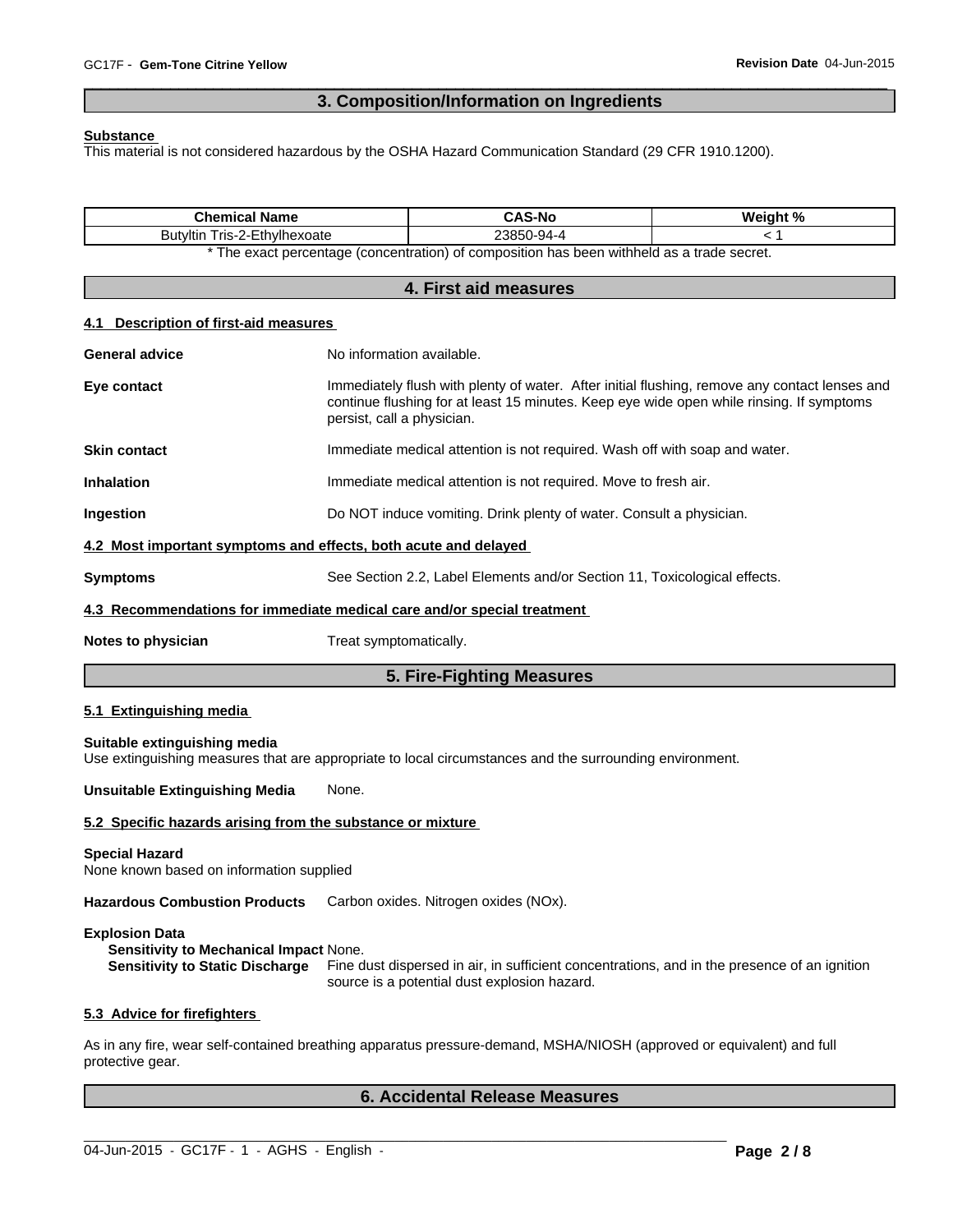#### **6.1 Personal precautions, protective equipment and emergency procedures**

Ensure adequate ventilation, especially in confined areas. Use personal protective equipment.

#### **6.2 Environmental precautions**

Dust deposits should not be allowed to accumulate on surfaces as these may form an explosive mixture if they are released into the atmosphere in sufficient concentration. Avoid dispersal of dust in the air (i.e., cleaning dusty surfaces with compressed air). Nonsparking tools should be used. Prevent product from entering drains.

 $\overline{\phantom{a}}$  ,  $\overline{\phantom{a}}$  ,  $\overline{\phantom{a}}$  ,  $\overline{\phantom{a}}$  ,  $\overline{\phantom{a}}$  ,  $\overline{\phantom{a}}$  ,  $\overline{\phantom{a}}$  ,  $\overline{\phantom{a}}$  ,  $\overline{\phantom{a}}$  ,  $\overline{\phantom{a}}$  ,  $\overline{\phantom{a}}$  ,  $\overline{\phantom{a}}$  ,  $\overline{\phantom{a}}$  ,  $\overline{\phantom{a}}$  ,  $\overline{\phantom{a}}$  ,  $\overline{\phantom{a}}$ 

#### **6.3 Methods and materials for containment and cleaning up**

| Methods for cleaning up | Avoid dust formation. Take precautionary measures against static discharges. Do not dry<br>sweep dust. Wet dust with water before sweeping or use a vacuum to collect dust. Use<br>personal protective equipment. Take up mechanically and collect in suitable container for<br>disposal. Prevent product from entering drains. Keep in suitable and closed containers for<br>disposal. |
|-------------------------|-----------------------------------------------------------------------------------------------------------------------------------------------------------------------------------------------------------------------------------------------------------------------------------------------------------------------------------------------------------------------------------------|

# **7. Handling and storage**

#### **7.1 Precautions for safe handling**

| Advice on safe handling                                          | Avoid dust formation. Take precautionary measures against static discharges. Fine dust<br>dispersed in air may ignite. Wear personal protective equipment. |  |  |
|------------------------------------------------------------------|------------------------------------------------------------------------------------------------------------------------------------------------------------|--|--|
| <b>Hygiene measures</b>                                          | Handle in accordance with good industrial hygiene and safety practice.                                                                                     |  |  |
| 7.2 Conditions for safe storage, including any incompatibilities |                                                                                                                                                            |  |  |
| <b>Storage Conditions</b>                                        | Keep tightly closed in a dry and cool place.                                                                                                               |  |  |
| <b>Materials to Avoid</b>                                        | No materials to be especially mentioned.                                                                                                                   |  |  |

#### **8. Exposure controls/personal protection**

#### **8.1 Occupational Exposure Limits (OEL)**

| <b>Chemical Name</b> | <b>ACGIH TLV</b>                | <b>OSHA PEL</b>               | <b>British Columbia</b>      | <b>Alberta</b>                | Quebec                        | <b>Ontario TWAEV</b>          |
|----------------------|---------------------------------|-------------------------------|------------------------------|-------------------------------|-------------------------------|-------------------------------|
| <b>Butyltin</b>      | STEL: $0.2 \text{ mg/m}^3$      | TWA: 0.1 mg/m <sup>3</sup> Sn | TWA: $0.1$ mg/m <sup>3</sup> | TWA: $0.1$ mg/m <sup>3</sup>  | TWA: $0.1$ mg/m <sup>3</sup>  | TWA: $0.1$ mg/m <sup>3</sup>  |
| Tris-2-Ethvlhexoate  | Sn                              |                               | STEL: $0.2 \text{ ma/m}^3$   | $STEL: 0.2$ ma/m <sup>3</sup> | $STEL: 0.2$ ma/m <sup>3</sup> | $STEL: 0.2$ ma/m <sup>3</sup> |
| 23850-94-4           | ITWA: 0.1 ma/m <sup>3</sup> ShI |                               | <b>Skin</b>                  | <b>Skin</b>                   | <b>Skin</b>                   | <b>Skin</b>                   |
|                      |                                 |                               |                              |                               |                               |                               |

#### **8.2 Appropriate engineering controls**

**Engineering Measures** Showers Eyewash stations Ventilation systems.

#### **8.3 Individual protection measures, such as personal protective equipment**

| <b>Eye/Face Protection</b>    | Safety glasses with side-shields.                                                                                                                                                                                                                                                                                                                                         |
|-------------------------------|---------------------------------------------------------------------------------------------------------------------------------------------------------------------------------------------------------------------------------------------------------------------------------------------------------------------------------------------------------------------------|
| Skin and body protection      | Wear chemical resistant footwear and clothing such as gloves, an apron or a whole body<br>suit as appropriate.                                                                                                                                                                                                                                                            |
| <b>Respiratory protection</b> | If irritation is experienced, NIOSH/MSHA approved respiratory protection should be worn.<br>Positive-pressure supplied air respirators may be required for high airborne contaminant<br>concentrations. Respiratory protection must be provided in accordance with current local<br>regulations. NIOSH/MSHA approved respiratory protection should be worn if exposure is |

 $\_$  ,  $\_$  ,  $\_$  ,  $\_$  ,  $\_$  ,  $\_$  ,  $\_$  ,  $\_$  ,  $\_$  ,  $\_$  ,  $\_$  ,  $\_$  ,  $\_$  ,  $\_$  ,  $\_$  ,  $\_$  ,  $\_$  ,  $\_$  ,  $\_$  ,  $\_$  ,  $\_$  ,  $\_$  ,  $\_$  ,  $\_$  ,  $\_$  ,  $\_$  ,  $\_$  ,  $\_$  ,  $\_$  ,  $\_$  ,  $\_$  ,  $\_$  ,  $\_$  ,  $\_$  ,  $\_$  ,  $\_$  ,  $\_$  ,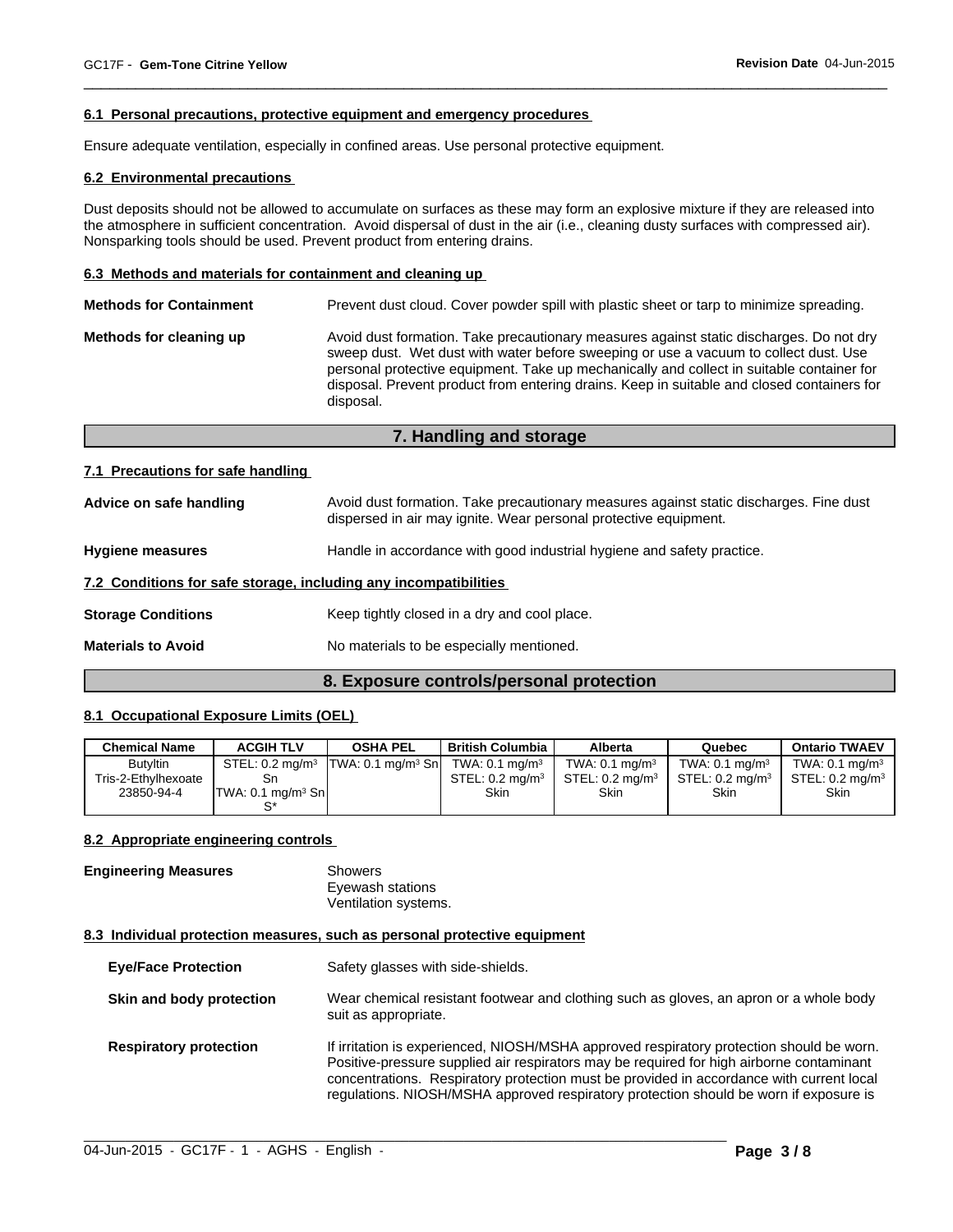anticipated.

**Hygiene measures** See section 7 for more information

# **9. Physical and chemical properties**

 $\overline{\phantom{a}}$  ,  $\overline{\phantom{a}}$  ,  $\overline{\phantom{a}}$  ,  $\overline{\phantom{a}}$  ,  $\overline{\phantom{a}}$  ,  $\overline{\phantom{a}}$  ,  $\overline{\phantom{a}}$  ,  $\overline{\phantom{a}}$  ,  $\overline{\phantom{a}}$  ,  $\overline{\phantom{a}}$  ,  $\overline{\phantom{a}}$  ,  $\overline{\phantom{a}}$  ,  $\overline{\phantom{a}}$  ,  $\overline{\phantom{a}}$  ,  $\overline{\phantom{a}}$  ,  $\overline{\phantom{a}}$ 

| <b>Physical state</b>              | Solid                    |                          |
|------------------------------------|--------------------------|--------------------------|
| Appearance                         | Powder                   |                          |
| Color                              | Yellow                   |                          |
| Odor                               | Mild                     |                          |
| <b>Odor Threshold</b>              | No information available |                          |
| <b>Property</b>                    | <b>Values</b>            | Remarks • Methods        |
| pH                                 |                          |                          |
| <b>Melting/freezing point</b>      |                          | No information available |
| <b>Boiling point/boiling range</b> | Not applicable           | No information available |
| <b>Flash Point</b>                 | Not Applicable           | No information available |
| <b>Evaporation rate</b>            | Not Applicable           | No information available |
| <b>Flammability (solid, gas)</b>   |                          | No information available |
| <b>Flammability Limits in Air</b>  |                          |                          |
| upper flammability limit           |                          | No information available |
| lower flammability limit           |                          | No information available |
| Vapor pressure                     |                          | No information available |
| Vapor density                      |                          | No information available |
| <b>Specific Gravity</b>            | 1.2                      |                          |
| <b>Water solubility</b>            | Insoluble in water       |                          |
| Solubility in other solvents       |                          | No information available |
| <b>Partition coefficient</b>       |                          | No information available |
| <b>Autoignition temperature</b>    |                          | No information available |
| <b>Decomposition temperature</b>   |                          | No information available |
| <b>Viscosity, kinematic</b>        |                          | No information available |
| Viscosity, dynamic                 |                          | No information available |
| <b>Explosive properties</b>        |                          | No information available |
| <b>Oxidizing Properties</b>        |                          | No information available |
| 9.2 Other information              |                          |                          |
| Softening point                    | 85 - 95 C                |                          |
| Volatile organic compounds (VOC)   | None                     |                          |

# **10. Stability and Reactivity**

 $\_$  ,  $\_$  ,  $\_$  ,  $\_$  ,  $\_$  ,  $\_$  ,  $\_$  ,  $\_$  ,  $\_$  ,  $\_$  ,  $\_$  ,  $\_$  ,  $\_$  ,  $\_$  ,  $\_$  ,  $\_$  ,  $\_$  ,  $\_$  ,  $\_$  ,  $\_$  ,  $\_$  ,  $\_$  ,  $\_$  ,  $\_$  ,  $\_$  ,  $\_$  ,  $\_$  ,  $\_$  ,  $\_$  ,  $\_$  ,  $\_$  ,  $\_$  ,  $\_$  ,  $\_$  ,  $\_$  ,  $\_$  ,  $\_$  ,

#### **10.1 Reactivity**

**content**

No dangerous reaction known under conditions of normal use

#### **10.2 Chemical stability**

Stable

#### **10.3 Possibility of hazardous reactions**

None under normal processing.

#### **10.4 Conditions to Avoid**

Dust formation. Take precautionary measures against static discharges.

#### **10.5 Incompatible Materials**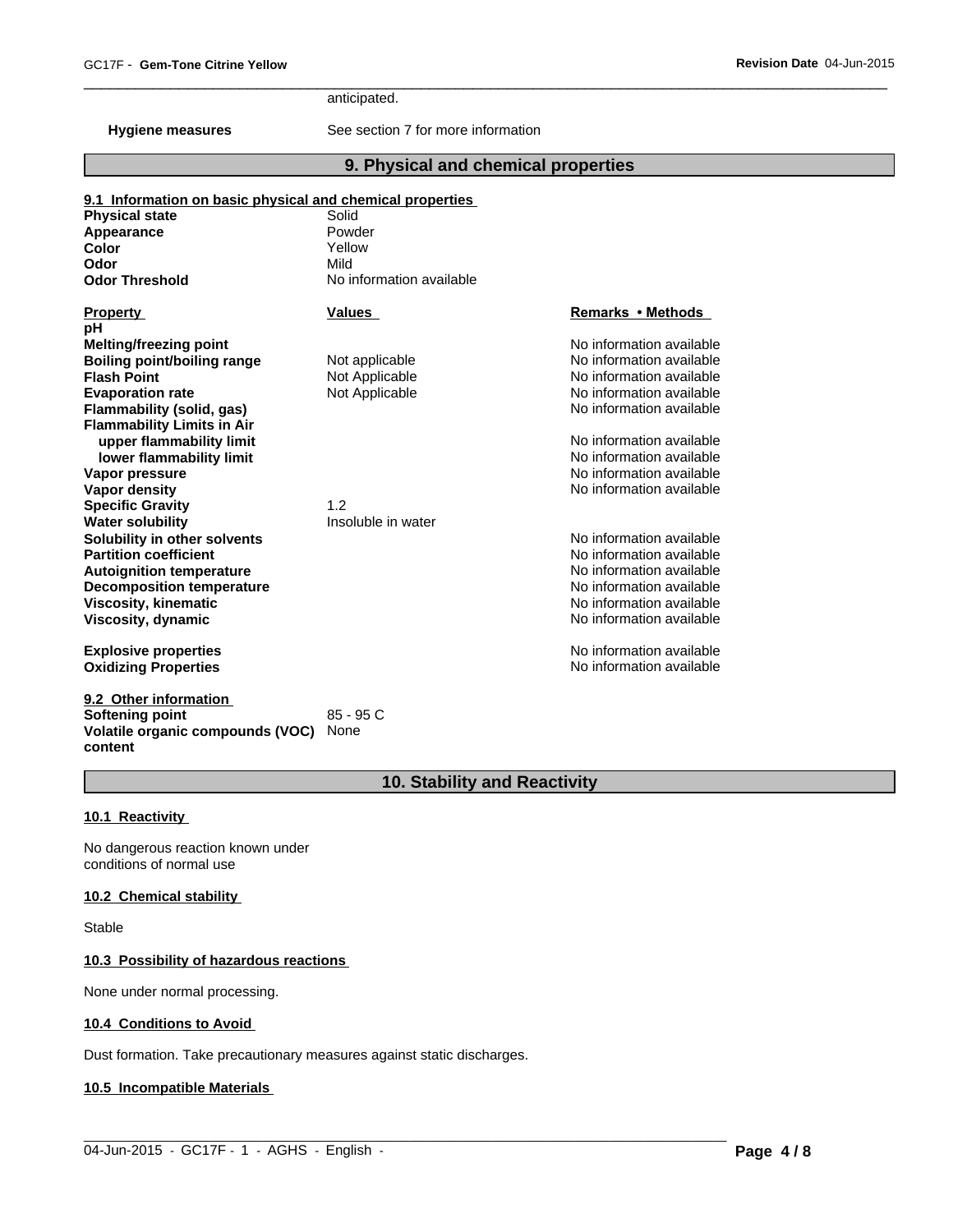None known based on information supplied.

#### **10.6 Hazardous Decomposition Products**

None known based on information supplied.

#### **11. Toxicological information**

 $\_$  ,  $\_$  ,  $\_$  ,  $\_$  ,  $\_$  ,  $\_$  ,  $\_$  ,  $\_$  ,  $\_$  ,  $\_$  ,  $\_$  ,  $\_$  ,  $\_$  ,  $\_$  ,  $\_$  ,  $\_$  ,  $\_$  ,  $\_$  ,  $\_$  ,  $\_$  ,  $\_$  ,  $\_$  ,  $\_$  ,  $\_$  ,  $\_$  ,  $\_$  ,  $\_$  ,  $\_$  ,  $\_$  ,  $\_$  ,  $\_$  ,  $\_$  ,  $\_$  ,  $\_$  ,  $\_$  ,  $\_$  ,  $\_$  ,

 $\overline{\phantom{a}}$  ,  $\overline{\phantom{a}}$  ,  $\overline{\phantom{a}}$  ,  $\overline{\phantom{a}}$  ,  $\overline{\phantom{a}}$  ,  $\overline{\phantom{a}}$  ,  $\overline{\phantom{a}}$  ,  $\overline{\phantom{a}}$  ,  $\overline{\phantom{a}}$  ,  $\overline{\phantom{a}}$  ,  $\overline{\phantom{a}}$  ,  $\overline{\phantom{a}}$  ,  $\overline{\phantom{a}}$  ,  $\overline{\phantom{a}}$  ,  $\overline{\phantom{a}}$  ,  $\overline{\phantom{a}}$ 

#### **11.1 Acute toxicity**

**Numerical measures of toxicity: Product Information**

**Unknown Acute Toxicity** < 1% of the mixture consists of ingredient(s) of unknown toxicity

#### **Numerical measures of toxicity: Component Information**

**11.2 Information on toxicological effects** 

#### **Skin corrosion/irritation**

Product Information • Not a dermal irritant Component Information • No information available

#### **Eye damage/irritation**

Product Information • May cause eye irritation. Component Information • No information available

#### **Respiratory or skin sensitization**

Product Information • No information available Component Information • No information available

#### **Germ Cell Mutagenicity**

Product Information

• Negative in the Ames test • This product tested positive in a mouse lymphoma assay. Component Information • No information available

### **Carcinogenicity**

Product Information • Contains no ingredient listed as a carcinogen Component Information

•

# **Reproductive toxicity**

Product Information • No information available Component Information • No information available

# **STOT - single exposure**

No information available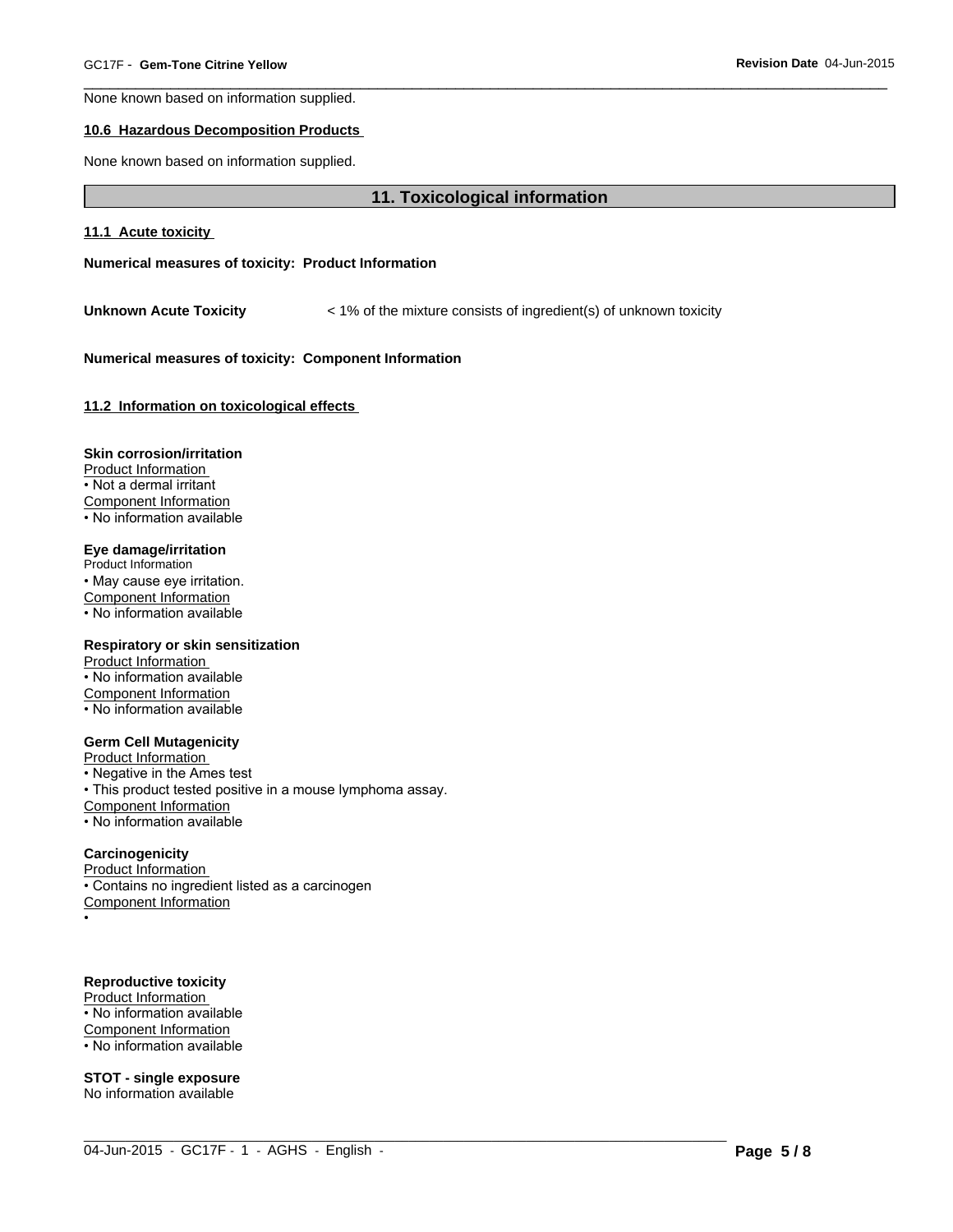#### **STOT - repeated exposure**

• No known effect

# **Other adverse effects**

Target Organs • No information available Product Information • No information available Component Information • No information available

**Aspiration hazard** Product Information

• No information available Component Information  $\cdot$  No information available

# **12. Ecological information**

 $\overline{\phantom{a}}$  ,  $\overline{\phantom{a}}$  ,  $\overline{\phantom{a}}$  ,  $\overline{\phantom{a}}$  ,  $\overline{\phantom{a}}$  ,  $\overline{\phantom{a}}$  ,  $\overline{\phantom{a}}$  ,  $\overline{\phantom{a}}$  ,  $\overline{\phantom{a}}$  ,  $\overline{\phantom{a}}$  ,  $\overline{\phantom{a}}$  ,  $\overline{\phantom{a}}$  ,  $\overline{\phantom{a}}$  ,  $\overline{\phantom{a}}$  ,  $\overline{\phantom{a}}$  ,  $\overline{\phantom{a}}$ 

#### **12.1 Toxicity**

**Ecotoxicity No information available** 

< 1 % of the mixture consists of components(s) of unknown hazards to the aquatic environment

#### **Ecotoxicity effects**

#### **12.2 Persistence and degradability**

No information available.

#### **12.3 Bioaccumulative potential**

Discharge into the environment must be avoided

#### **12.4 Mobility in soil**

No information available.

#### **12.5 Other adverse effects**

No information available

# **13. Disposal Considerations**

#### **13.1 Waste Disposal Guidance**

Dispose of in accordance with federal, state, and local regulations.

# **14. Transport Information**

| <b>DOT</b>  | Not regulated |
|-------------|---------------|
| <b>MEX</b>  | Not regulated |
| <b>IMDG</b> | Not regulated |
| <b>IATA</b> | Not regulated |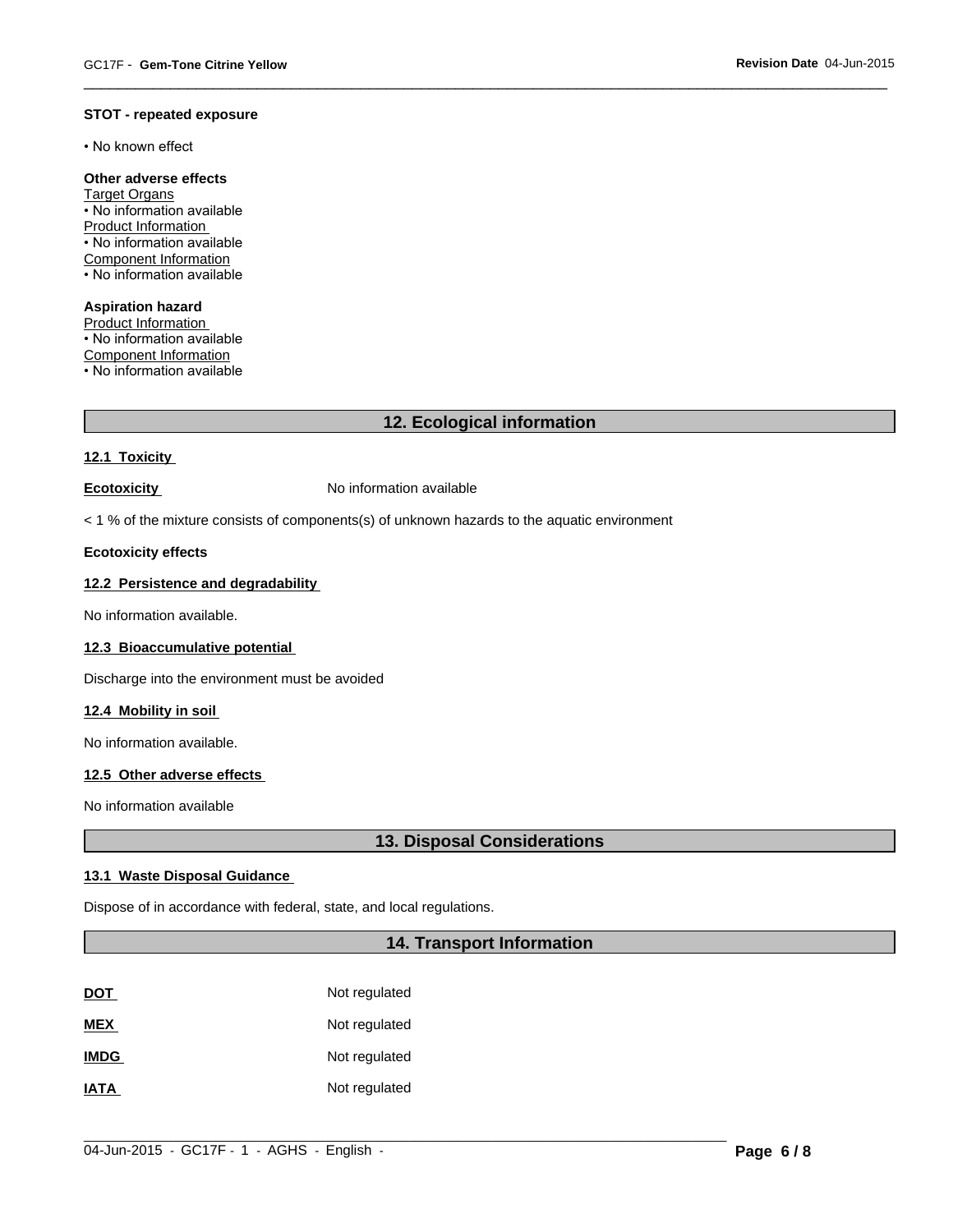# **15. Regulatory information**

 $\overline{\phantom{a}}$  ,  $\overline{\phantom{a}}$  ,  $\overline{\phantom{a}}$  ,  $\overline{\phantom{a}}$  ,  $\overline{\phantom{a}}$  ,  $\overline{\phantom{a}}$  ,  $\overline{\phantom{a}}$  ,  $\overline{\phantom{a}}$  ,  $\overline{\phantom{a}}$  ,  $\overline{\phantom{a}}$  ,  $\overline{\phantom{a}}$  ,  $\overline{\phantom{a}}$  ,  $\overline{\phantom{a}}$  ,  $\overline{\phantom{a}}$  ,  $\overline{\phantom{a}}$  ,  $\overline{\phantom{a}}$ 

#### **15.1 International Inventories**

| <b>TSCA</b>          | Complies |
|----------------------|----------|
| <b>DSL</b>           | ٠        |
| <b>EINECS/ELINCS</b> | -        |
| <b>ENCS</b>          | -        |
| <b>IECSC</b>         | -        |
| <b>KECL</b>          | -        |
| <b>PICCS</b>         | -        |
| <b>AICS</b>          | -        |
| <b>NZIoC</b>         | -        |

**TSCA** - United States Toxic Substances Control Act Section 8(b) Inventory **DSL** - Canadian Domestic Substances List

**EINECS/ELINCS** - European Inventory of Existing Commercial Chemical Substances/EU List of Notified Chemical Substances

**PICCS** - Philippines Inventory of Chemicals and Chemical Substances

**ENCS** - Japan Existing and New Chemical Substances

**IECSC** - China Inventory of Existing Chemical Substances

**KECL** - Korean Existing and Evaluated Chemical Substances

**PICCS** - Philippines Inventory of Chemicals and Chemical Substances

**AICS** - Australian Inventory of Chemical Substances

**NZIoC** - New Zealand Inventory of Chemicals

#### **15.2 U.S. Federal Regulations**

#### **SARA 313**

Section 313 of Title III of the Superfund Amendments and Reauthorization Act of 1986 (SARA). This product does not contain any chemicals which are subject to the reporting requirements of the Act and Title 40 of the Code of Federal Regulations, Part 372.

#### **15.3 Pesticide Information**

Not applicable

#### **15.4 U.S. State Regulations**

| <b>16. Other information</b> |                        |                       |                          |                                           |
|------------------------------|------------------------|-----------------------|--------------------------|-------------------------------------------|
| <b>NFPA</b>                  | <b>Health Hazard -</b> | Flammability -        | Instability -            | <b>Physical and chemical</b><br>hazards - |
| <b>HMIS</b>                  | <b>Health Hazard 1</b> | <b>Flammability 1</b> | <b>Physical Hazard 0</b> | Personal protection X                     |

#### **Legend:**

*ACGIH (American Conference of Governmental Industrial Hygienists) Ceiling* (C) *DOT (Department of Transportation) EPA (Environmental Protection Agency) IARC (International Agency for Research on Cancer) International Air Transport Association (IATA) International Maritime Dangerous Goods (IMDG) NIOSH (National Institute for Occupational Safety and Health) NTP (National Toxicology Program) OSHA (Occupational Safety and Health Administration of the US Department of Labor) PEL (Permissible Exposure Limit) Reportable Quantity (RQ) Skin designation* (S\*) *STEL (Short Term Exposure Limit) TLV® (Threshold Limit Value) TWA (time-weighted average)*